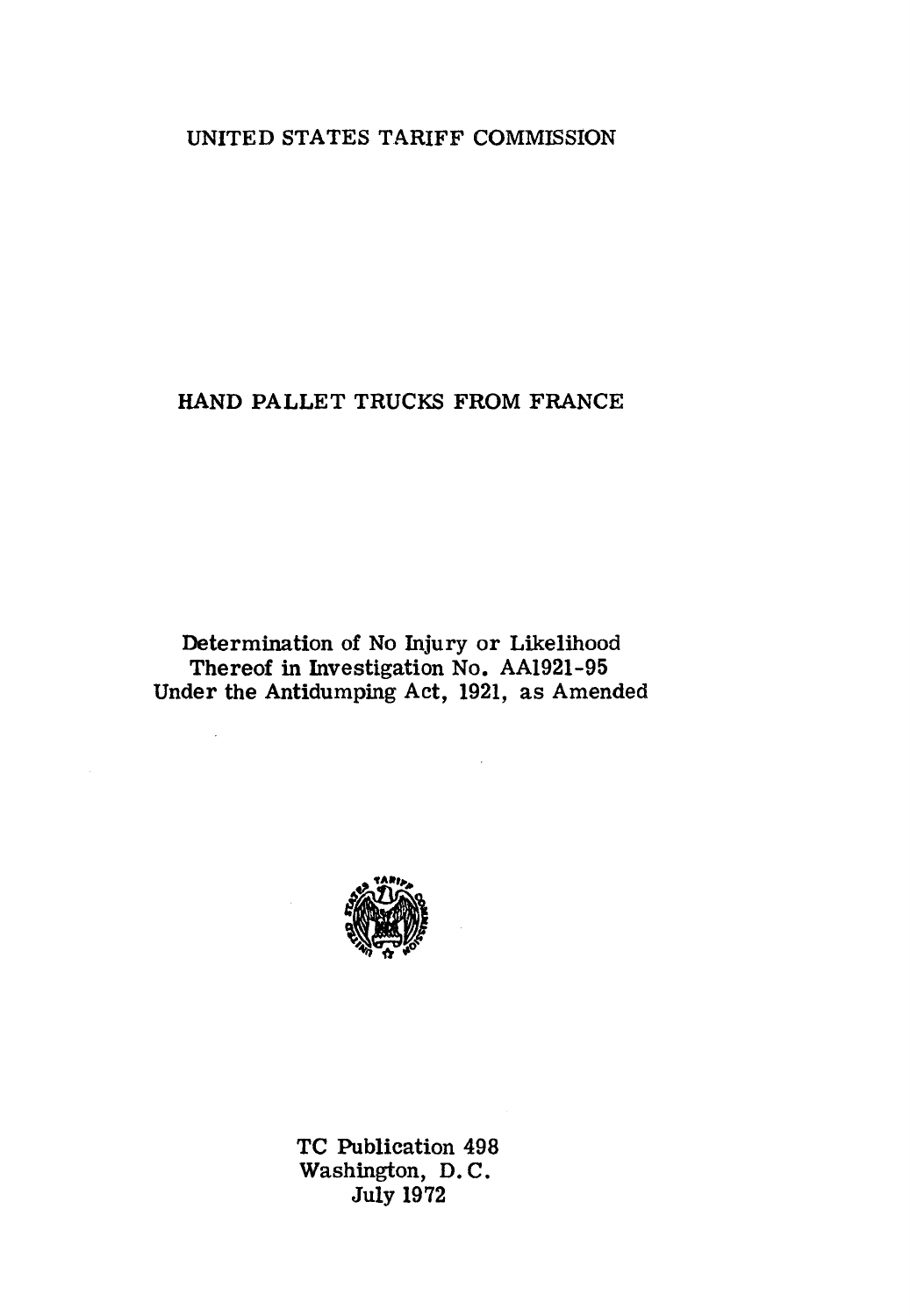## UNITED STATES TARIFF COMMISSION

Catherine Bedell, *Chaiman* 

Joseph 0. Parker, *Vice Chairman* 

 $\mathcal{L}(\mathbf{X})$  and  $\mathcal{L}(\mathbf{X})$  and  $\mathcal{L}(\mathbf{X})$ 

Will E. Leonard, Jr.

George M. Moore

J. Banks Young

Kenneth R. Mason, *Secretary* 

 $\sim 10^{11}$ 

 $\sim 10^{-1}$ 

Address all communications to United States Tariff Commission Washington, D. C. 20436

------------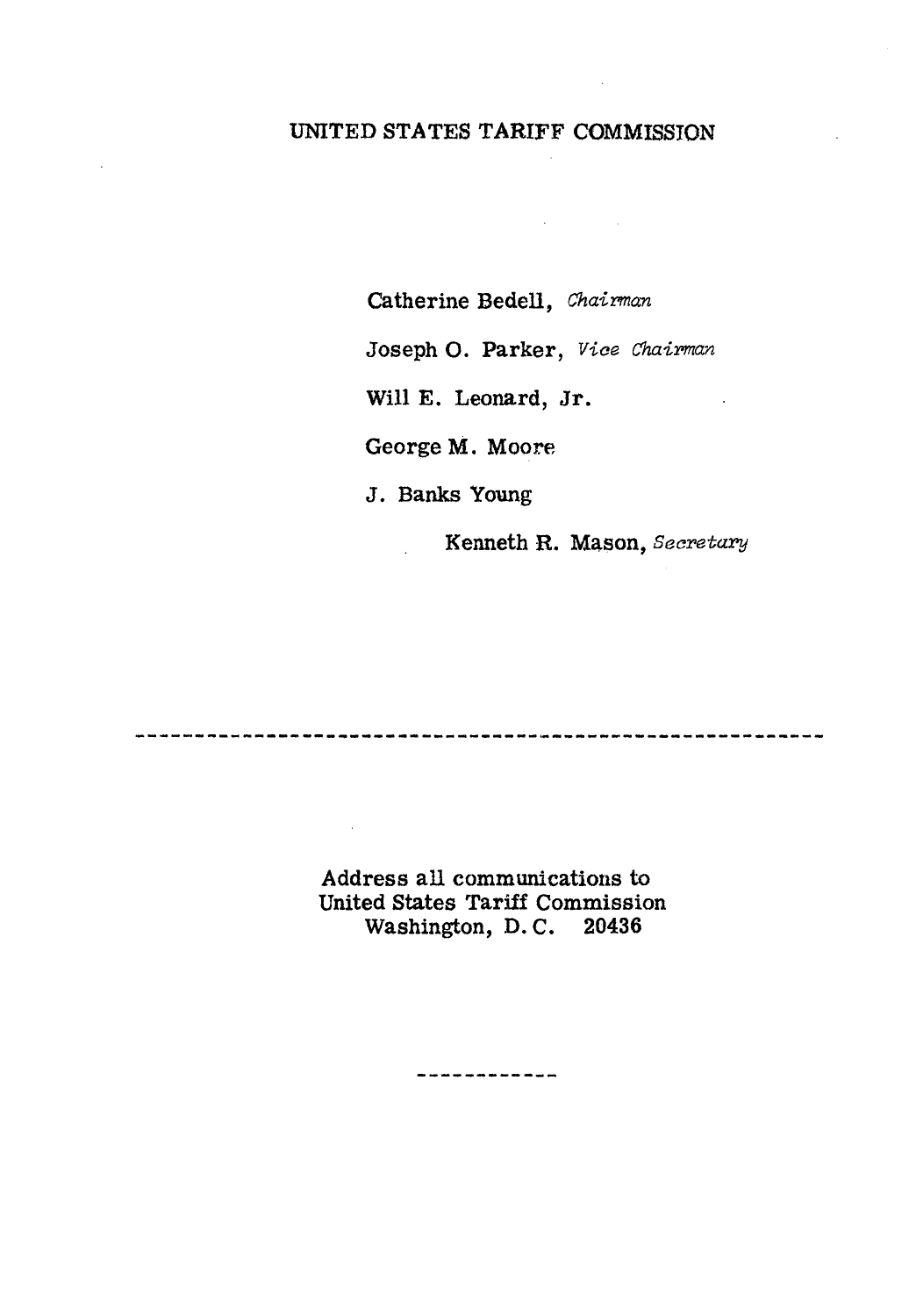## UNITED STATES TARIFF COMMISSION Washington, D.C.

## /AA1921-957

### HAND PALLET TRUCKS FRCM FRANCE

Determination of No Injury or Liklihood Thereof

July 17, 1972

On April 17, 1972, the Tariff Commission received advice from the Treasury Department that hand pallet trucks from France are being, or are likely to be, sold in the United States at less than fair value within the meaning of the Antidumping Act, 1921, as amended. In accordance with the requirement of Section 201 (a) of the Antidumping Act (19 u.s.c. 160 (a)), the Tariff Commission instituted investigation No. AA 1921-95 to determine whether an industry in the United States is being or is likely to be injured, or is prevented from being established, by reason of the importation of such merchandise into the United States. A public hearing was scheduled to be held on June 13, 1972.  $\frac{1}{2}$  On petition from the only firm scheduled to appear, the hearing was postponed by'one week; it was held on Tuesday, June 20, 1972.

In arriving at a determination in this case, the Commission gave due consideration to all written submissions from interested parties, evidence adduced at the hearing, and all factual information obtained by the Commission's staff from questionnaire?, personal interviews, and other sources.

On the basis of the investigation, the Commission  $2/$  determined unanimously that an industry in the United States is not being and is not

l/ Notice of the Commissionts investigation and hearing was published in the Federal Register of April 25, 1972 (37 F.R. 8137).

<sup>2/</sup> Commissioner Leonard was absent; Commissioner Young did not participate in the decision.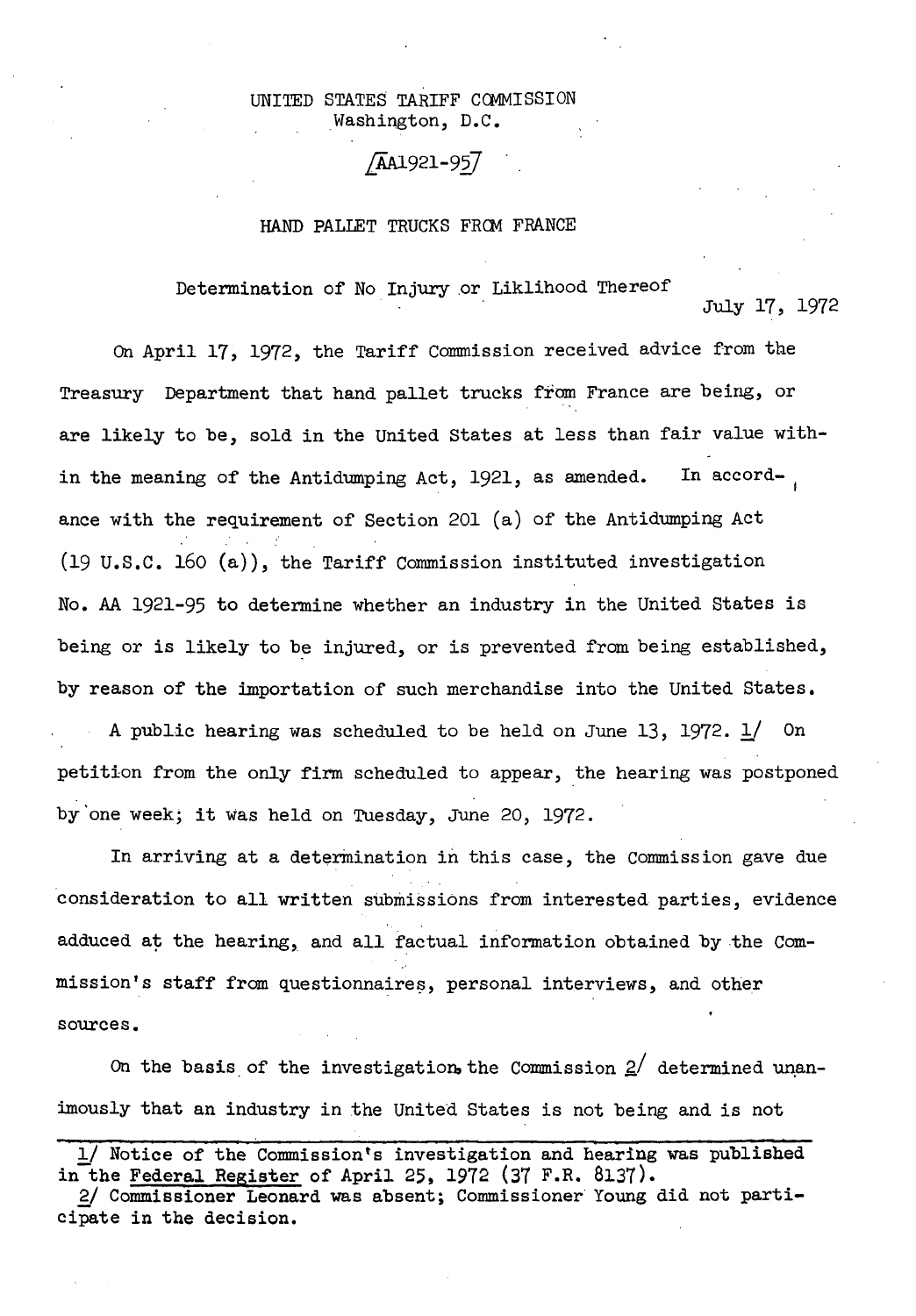likely to be injured, or is not prevented from being established, by reason of the importation of hand pallet trucks from France covered by the aforementioned determination of the Treasury Department.

#### Statement of Reasons

Hand pallet trucks are designed to move materials (on pallets or similar devices) horizontally in limited areas. They have two forks that are designed to fit into and/or under pallets; they are designed to carry maximum loads of from  $2,000$  to  $6,000$  pounds; and they are provided with a hydraulic system that lifts the forks by  $4$  to  $6$  inches. As their name implies, hand pallet trucks are designed to be pushed by hand rather than being self propelled. other types of materials handling equipment are required for moving materials long distances or for lifting them higher than 6 inches. These other types of equipment are far more costly than hand pallet trucks and are not competitive with them.

### The Industry

We have determined that the industry herein considered consists ' of those facilities in the United States used in the production of hand pallet trucks. During the period 1967-71 there were as many as 16 domestic producers of such articles. In 1969, over a year prior to the period the Treasury Department found LTFV sales to occur (December 1970-April 1971) the number of firms engaged in the production of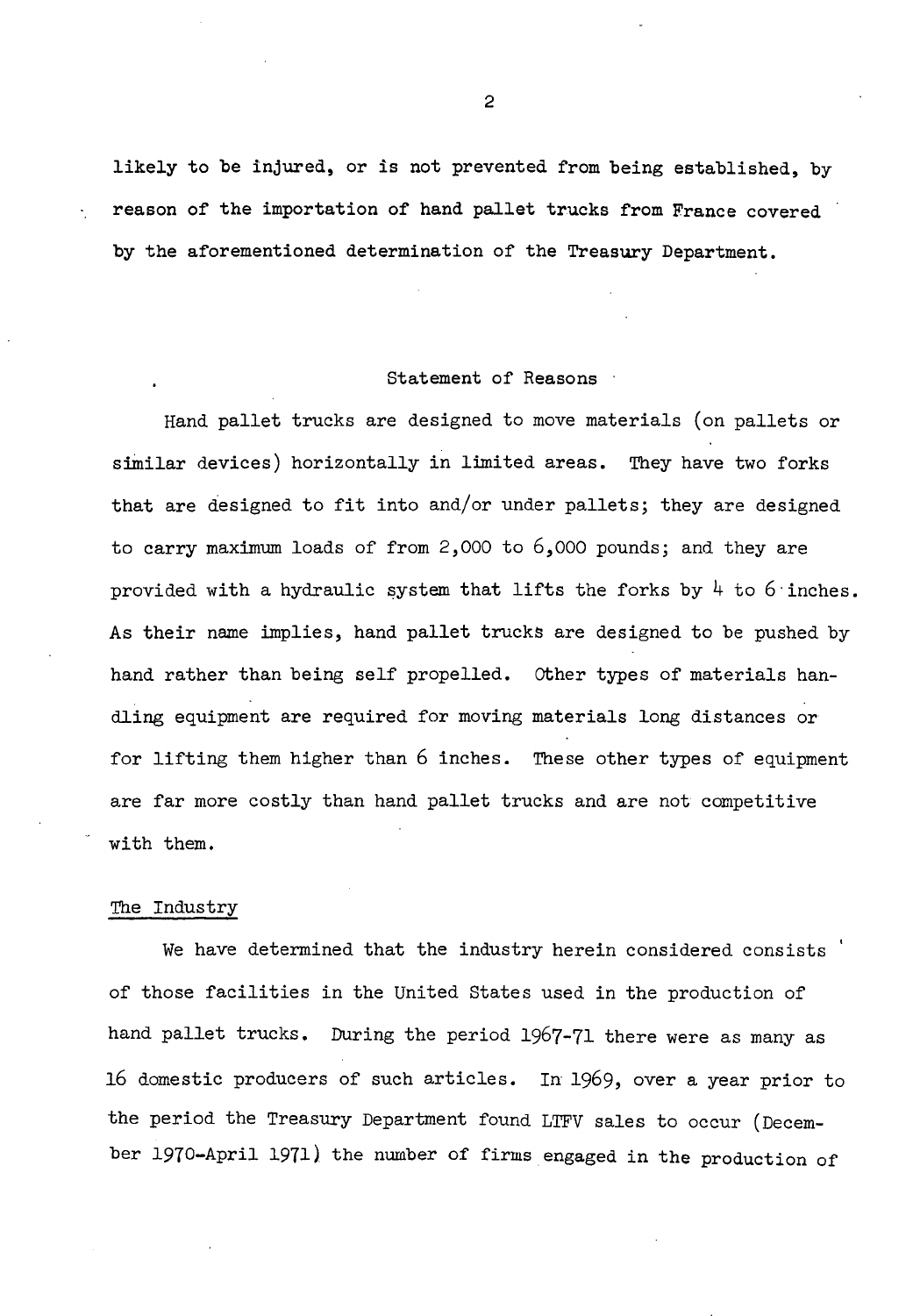hand pallet trucks declined from 15 to 14. This decline occurred during a period of increasing imports but not during the period the Treasury Department found LTFV sales. One indication of the current health of the U.S. industry is that during the first half of 1972, although one additional marginal producer of hand pallet trucks terminated its production, a new company began the production of hand pallet trucks in the United States. We note that neither the complainant (a firm that imports hand pallet trucks from Ireland) nor any U.S. producer testified at the public hearing held in connection with this investigation. Moreover, no briefs or formal statements were filed by any representative of the U.S. industry to indicate that a U.S. industry was being injured or was likely to be injured by the LTFV imports.

## The U.S. market

Annual apparent U.S. consumption of all hand pallet trucks generally increased during 1967-71 despite a temporary decline in 1970, as shown in the following tabulation.

Hand pallet trucks: Apparent U.S. consumption, 1967-71

| Year    | Total consumption<br>(Quantity in units) |
|---------|------------------------------------------|
| 1967    | 26,204                                   |
| 1968    | 33,448                                   |
| . 1969  | 38,452                                   |
| $-1970$ | 35,622                                   |
| 1971    | 38,811                                   |

Apparent consumption of standard models of hand pallet trucks having a capacity of  $4,000$  to  $4,999$  pounds ( the only types that were imported from France or sold at LTFV in the United States) accounted for more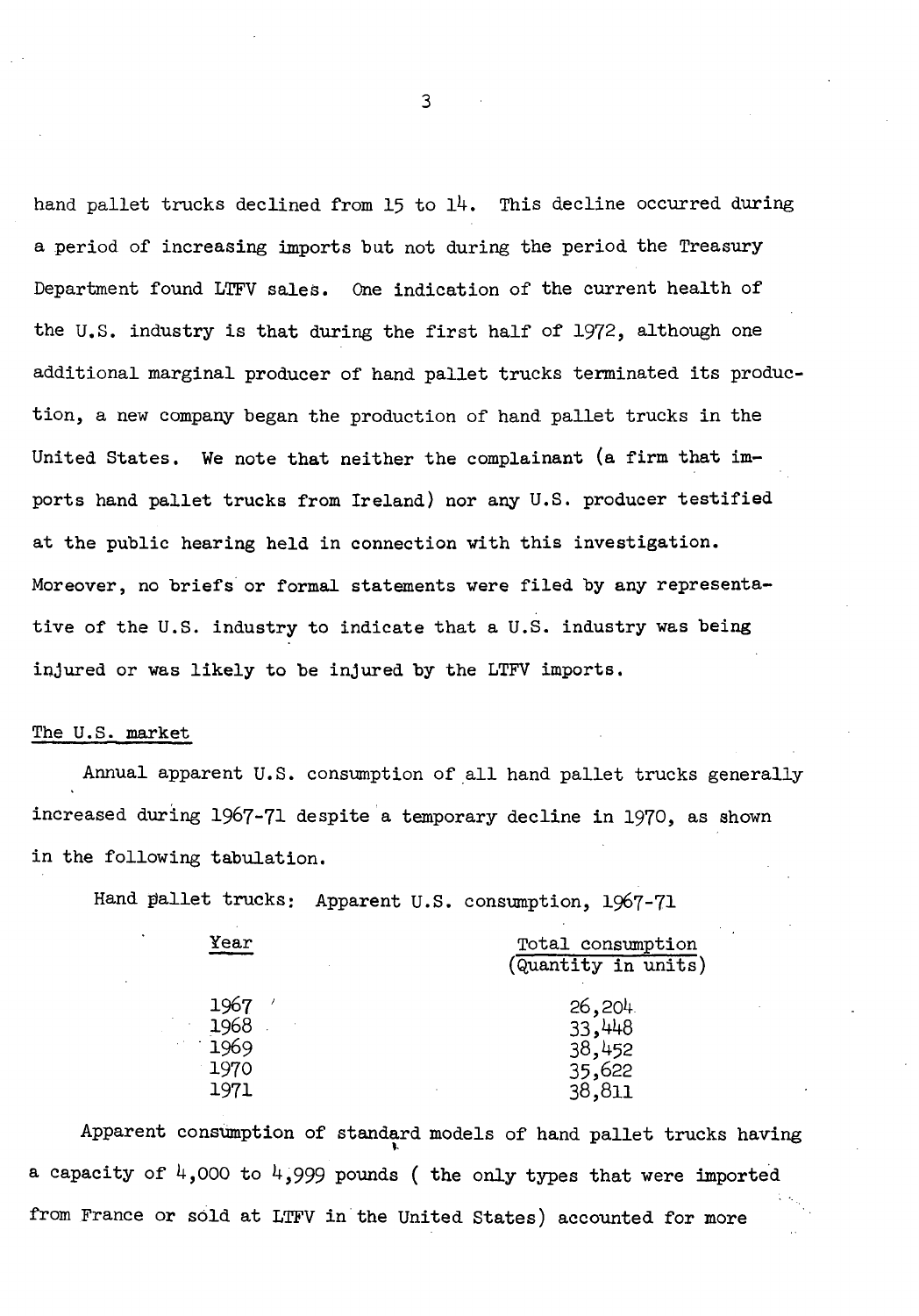than half of total apparent consumption,each year, and increased annually throughout the period. During 1967-71, all of the major U.S. producers of hand pallet trucks increased their annual shipments. In 1971, when LTFV sales were found to have occurred in  $4$ months, only  $4 \text{ U.S.}$  produces reported lower shipments than in theprevious year. Of equal significance, those  $4$  producers who experienced declining shipments in 1971 had consistantly reported declining sales each year since 1967. Moreover, for those firms, the rate of decline in 1971 was less than it had been in earlier years, prior to the, LTFV sales.

## Pricing Practices and Prices

Both domestically produced and imported hand pallet trucks are sold to dealers throughout the United States. Virtually all of the hand pallet trucks are sold to dealers, f.o.b. sellers' shipping point in the United States, at a discount from the manufacturers' or importers' suggested retail (list) price. The dealers, most. of whom offer a complete line of materials handling equipment, including such high ticket items as powered fork lifts, stackers,and loaders, are free to ask their own prices for hand pallet trucks.

More than 95 percent of the hand pallet trucks sold in the United States are of "standard" sizes (i.e.,  $32$ -,  $36$ -,  $42$ -, and  $48$ - inch fork lengths, and 20- $\frac{1}{2}$ - or 27- inch truck widths). Prices charged by individual sellers for standard-size hand pallet trucks are usually uniform for a given lifting capacity. The price distinctions are invariably on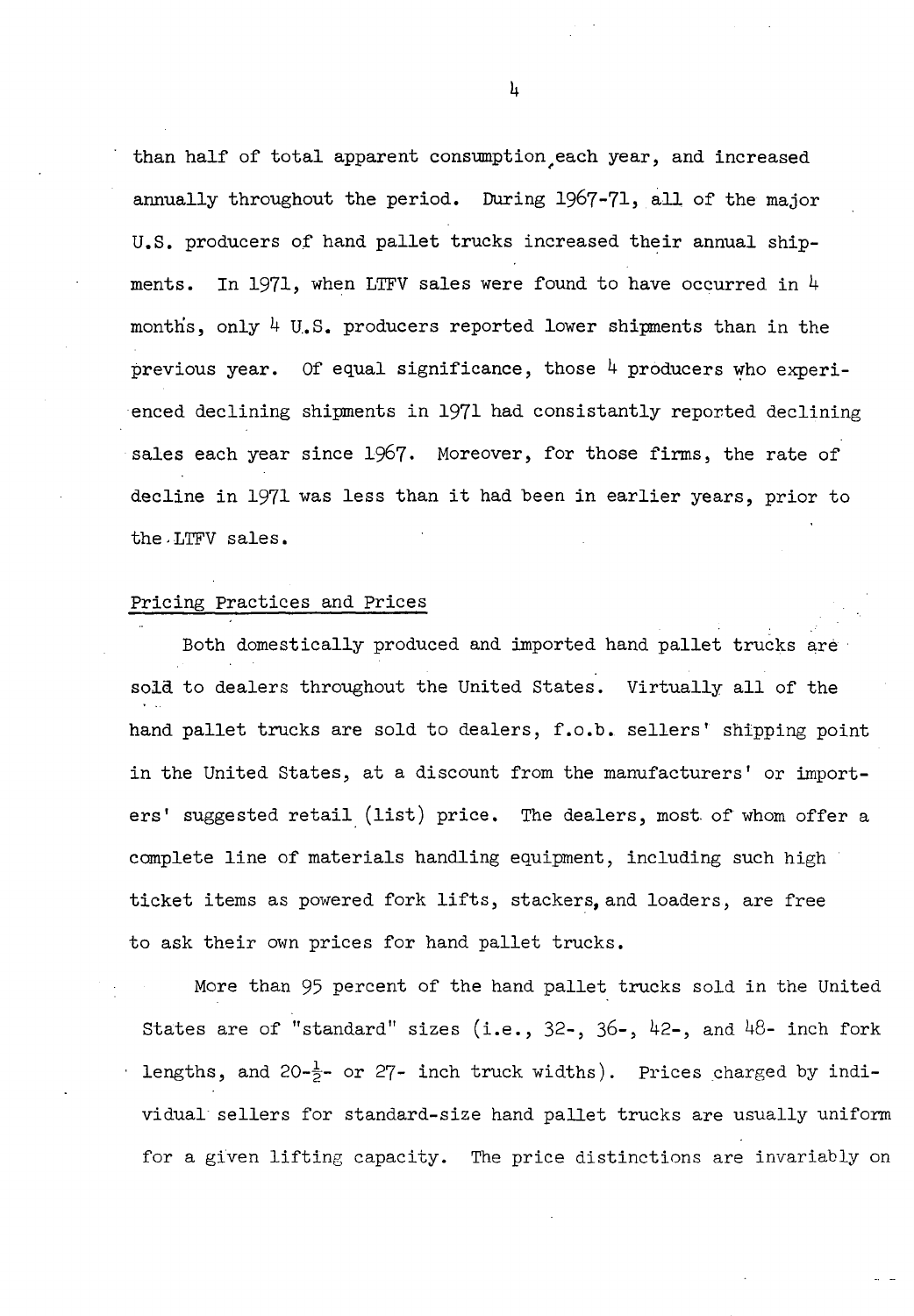the basis of lifting capacity (i.e., higher lift capacity hand pallet trucks command higher prices than those with lower lift capacities).

Net prices to dealers by importers and domestic producers of hand pallet trucks having a capacity of  $4,000-4,999$  pounds, f.o.b. sellers' shipping points were compared for the period  $1967-71$ . The comparisons showed that prices; on the whole, either remained constant or increased throughout the period. Several domestic producers and importers reported price increases during 1971 (the year of maximum LTFV sales). Thus, LTFV imports did not cause any price depression in the U.S.  $\cdot$ marketplace. The comparison .showed that the prices received by the importers of the LTFV merchandise were higher than those received by any of the major U.S. producers and all but one of the other importers. for virtually identical hand pallet trucks. Seven U.S. producers and one U.S. importer reported that they received higher prices than did the importer of the LTFV merchandise. In each of these cases the French importer enjoyed a margin of underselling substantially in excess of the relatively insignificant margin of dumping.

## U.S. Imports from France and LTFV Imports

U.S. imports of hand pallet trucks from France began prior to 1967 and continue to the present time. These imports increased substantially in 1968 and 1969 but held about constant in 1970 and 1971. Information. from the Department of the Treasury indicates that LTFV sales began in December 1970 and did not exist prior to that time. It also indicated that such sales accounted for 100 percent of imports from France from

and a band of the section of the section of the section of the control of the section

that means of the control you have a second control of the